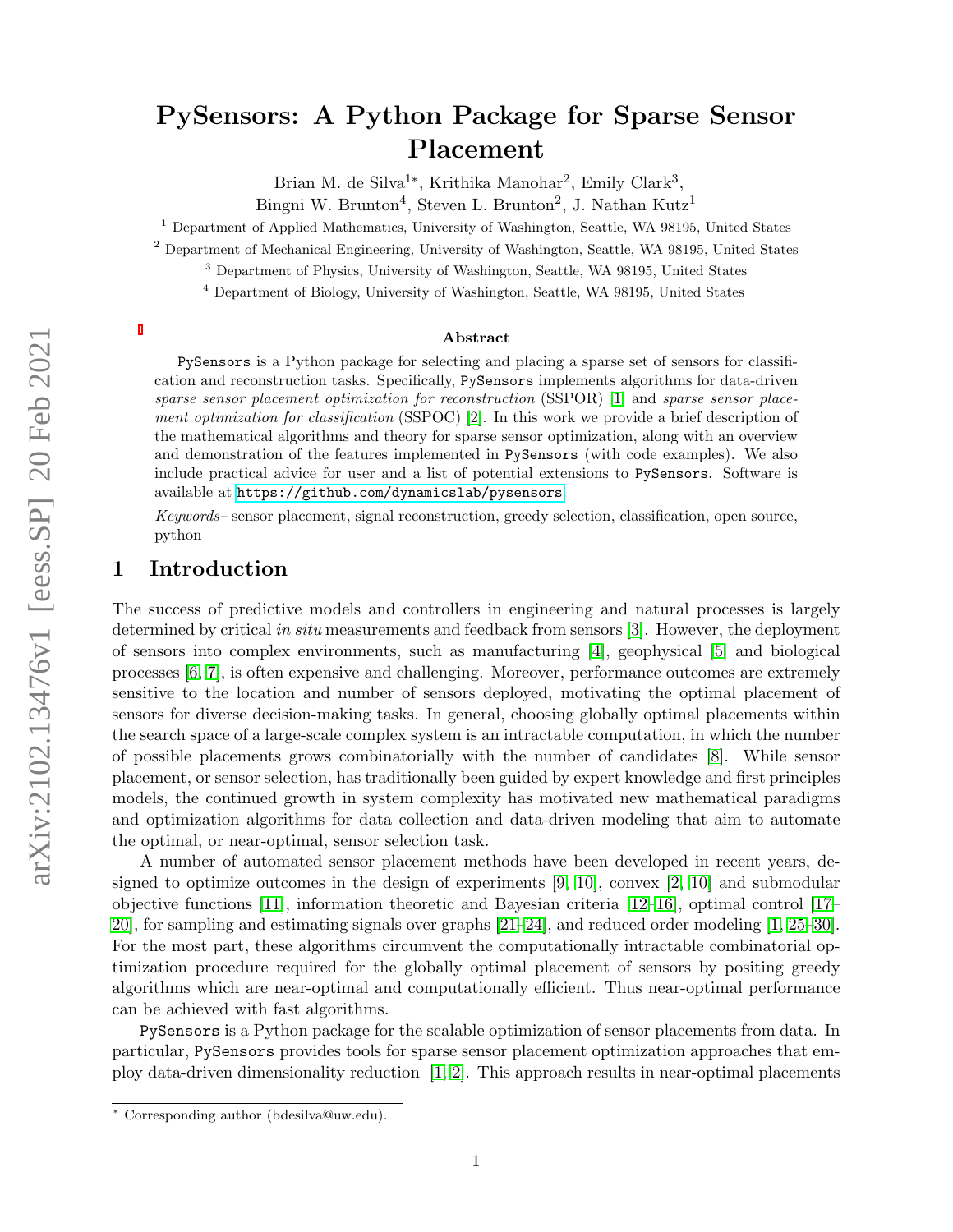for various decision-making tasks and can be readily customized using different optimization algorithms and objective functions. The PySensors package is aimed at researchers and practitioners alike, enabling anyone with access to measurement data to engage in scientific model discovery. The package is designed to be accessible to inexperienced users, adhering to scikit-learn standards, while also including customizable options for more advanced users. A number of popular sensor placement variants are implemented, but PySensors is also designed to enable further extensions for research and experimentation.

Maximizing the impact of sensor placement algorithms requires tools to make them accessible to scientists and engineers across various domains and at various levels of mathematical expertise and sophistication. PySensors unifies the algorithms developed in the recent papers [\[1,](#page-10-0) [2,](#page-10-1) [30\]](#page-11-3) and their accompanying codes SSPOR pub and SSPOC pub into one software package. The only other packages in this domain of which we are aware are Chama [\[31\]](#page-11-4) and Polire [\[32\]](#page-11-5). While these packages and PySensors all enable sparse sensor placement optimization, Chama and Polire are geared towards event detection and Gaussian processes respectively, whereas PySensors is aimed at signal reconstruction and classification tasks. As such, there are marked differences in the objective functions optimized by PySensors and its precursors. In addition to these two packages, researchers and practitioners have made available various custom scripts for sensor placement. Currently, researchers seeking to employ modern sensor placement methods must choose between implementing them from scratch or manually augmenting existing unpolished codes.

# 2 Background

PySensors was designed to solve reconstruction and classification tasks, which often arise in the modeling, prediction, and control of complex processes in geophysics, fluid dynamics, biology, and manufacturing.

#### 2.1 Reconstruction

PySensors implements the sparse sensor placement optimization for reconstruction (SSPOR) method for recovering high-dimensional signals x from linear sensor measurements of the form

$$
\mathbf{y} = \mathbf{C}\mathbf{x}.
$$

Given data in the form of state measurements  $\mathbf{x}_k \in \mathbb{R}^n, k = 1, \ldots, m$ , SSPOR identifies the optimal measurements of  $x$ , given by the operator  $C$ , which describes which components of  $x$  to observe. The SSPOR framework aims to find the best subset of the available measurements (usually, components of x) from which the full signal can be recovered in the estimation problem

$$
\mathbf{C}^* = \underset{\mathbf{C}}{\text{argmin}} \|\mathbf{x} - f(\mathbf{C}\mathbf{y})\|_2^2
$$

We assume that  $C$  is a mostly sparse subset selection operator consisting of rows of the identity, with nonzero entries designating the selected measurements. Given a  $p$  sensor budget and  $n$  candidates state components, C is constrained to have the following structure

$$
\mathbf{C} = \begin{bmatrix} \mathbf{e}_{\gamma_1}^\top & \mathbf{e}_{\gamma_2}^\top & \dots & \mathbf{e}_{\gamma_p}^\top \end{bmatrix},
$$

where  $\mathbf{e}_i$  is the canonical basis vector with a unit entry at the *j*th component and zeros elsewhere. The action of this measurement operator extracts the selected components of the signal

$$
\mathbf{y} = \mathbf{C}\mathbf{x} = [x_{\gamma_1}, x_{\gamma_2}, \dots, x_{\gamma_p}]^{\top}.
$$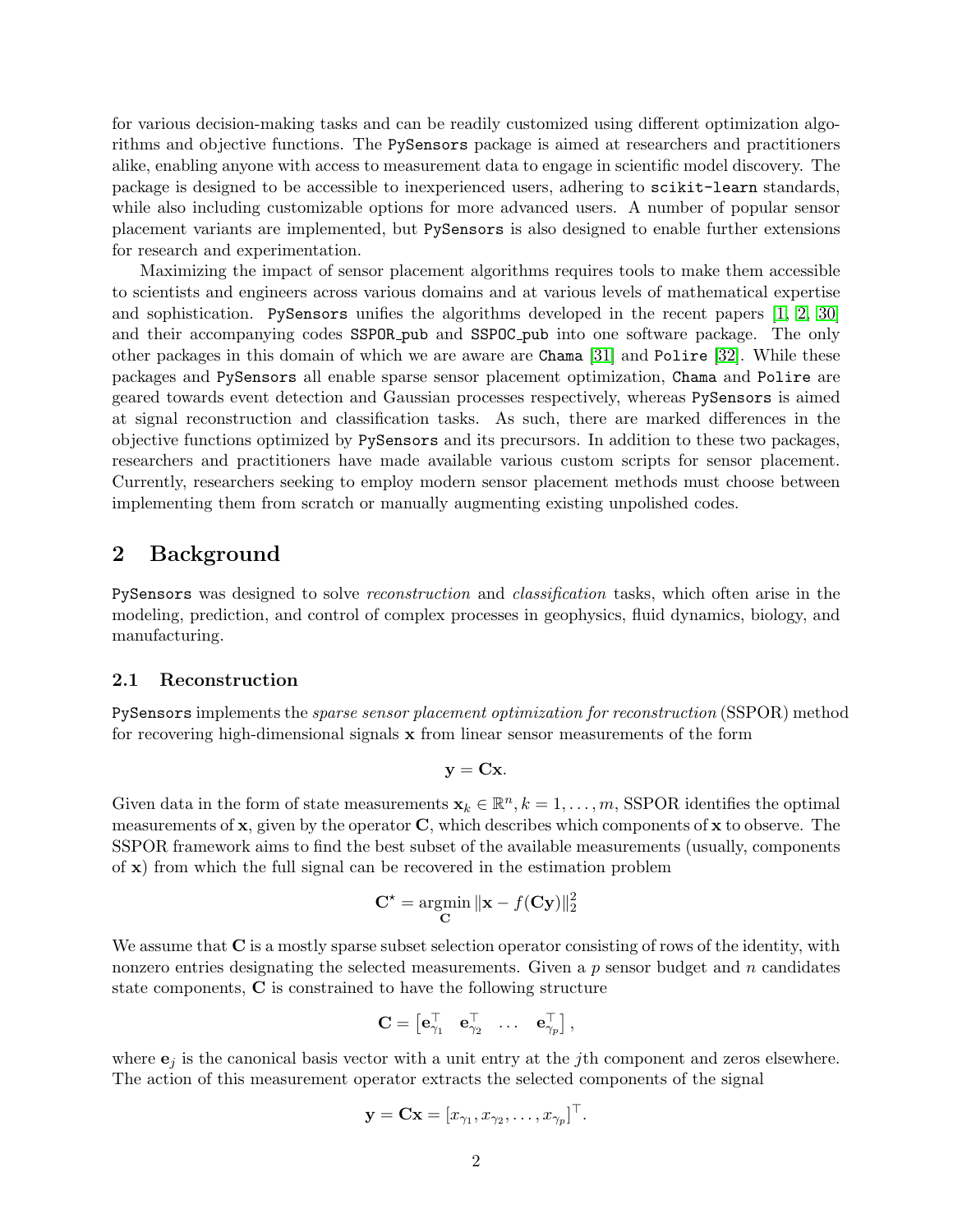## 2.2 Classification

The SSPOC formulation seeks the placement of a small number of point sensors that classify highdimensional signals  $\mathbf{x} \in \mathbb{R}^n$  as one of c classes. We start with labeled training data  $\{(\mathbf{x}_i, y_i)|i =$  $1, 2, \ldots, m$ , where training examples  $\mathbf{x}_i \in \mathbb{R}^n$  are concatenated into a matrix  $\mathbf{X} \in \mathbb{R}^{n \times m}$  and labels  $y_i \in \{0, 1, \ldots, c-1\}$  are collected in a vector  $\mathbf{y} \in \mathbb{R}^m$ .

An r-dimensional feature basis of the training data  $\Psi \in \mathbb{R}^{n \times r}$  is extracted, where  $r \ll m$ . Next, a decision space that best separates classes of training data w is computed on training data projected onto  $\Psi$ . w is obtained as the weights of a linear classifier fit to predict labels y from features  $\Psi^{\dagger}X$ . SSPOC seeks a measurement vector **s** that satisfies  $\Psi^{\dagger}s = w$ , where  $\Psi^{\dagger}$  denotes the Moore-Penrose pseudoinverse of Ψ.

In particular, we seek the sparse solution s

$$
\mathbf{s} = \operatorname*{argmin}_{\mathbf{s}'} \|\mathbf{s}'\|_1, \quad \text{ subject to } \|\mathbf{\Psi}^{\dagger}\mathbf{s}' - \mathbf{w}\|_F < \epsilon,
$$

where  $\epsilon$  is a small error tolerance. The non-zero elements of **s** are the sensor locations.

## 3 Features

PySensors enables the sparse placement of sensors for two classes of problems: reconstruction and classification. Each problem has a dedicated class with a number of options for tailoring the package to different applications of interest. Additionally, PySensors provides methods to enable straightforward exploration of the impacts of critical hyperparameters like the number of sensors or basis modes. Furthermore, because PySensors was built with scikit-learn compatibility in mind, it is easy to use cross-validation to select among possible choices of bases, basis modes, and other hyperparameters.

The package is divided into three primary submodules: reconstruction, classification, and basis. The reconstruction and classification submodules contain classes and methods for reconstruction and classification problems, respectively. And basis houses different implementations of various bases. There are also two helper submodules: optimizers holds optimization routines used by the sensor selectors and utils has a variety of utility functions. In the subsections that follow we cover each of the main submodules in more depth.

#### 3.1 Reconstruction

For reconstruction problems the package implements a unified SSPOR class (SSPOR is an acronym for Sparse Sensor Placement Optimization for Reconstruction), with methods for efficiently analyzing the effects that data or sensor quantity have on reconstruction performance [\[1\]](#page-10-0). When a SSPOR instance is fit to measurement data, internally it first fits a basis object to the data (see Section [3.3\)](#page-3-0), then employs the computationally efficient and flexible QR algorithm [\[33–](#page-11-6)[35\]](#page-11-7), which has recently been used for hyperreduction in reduced-order modeling [\[29\]](#page-11-8) and for sparse sensor selection  $[1]$ . The learned sensors are *specific* to the basis that was chosen; the method leverages structure present in the basis to decide which sensors are most important.

Often different sensor locations impose variable costs, e.g. if measuring sea-surface temperature, it may be more expensive to place buoys/sensors in the middle of the ocean than close to shore. These costs can be taken into account during sensor selection via a built-in cost-sensitive optimization routine [\[30\]](#page-11-3). This CCQR algorithm is found in the optimizers submodule along with the standard QR algorithm.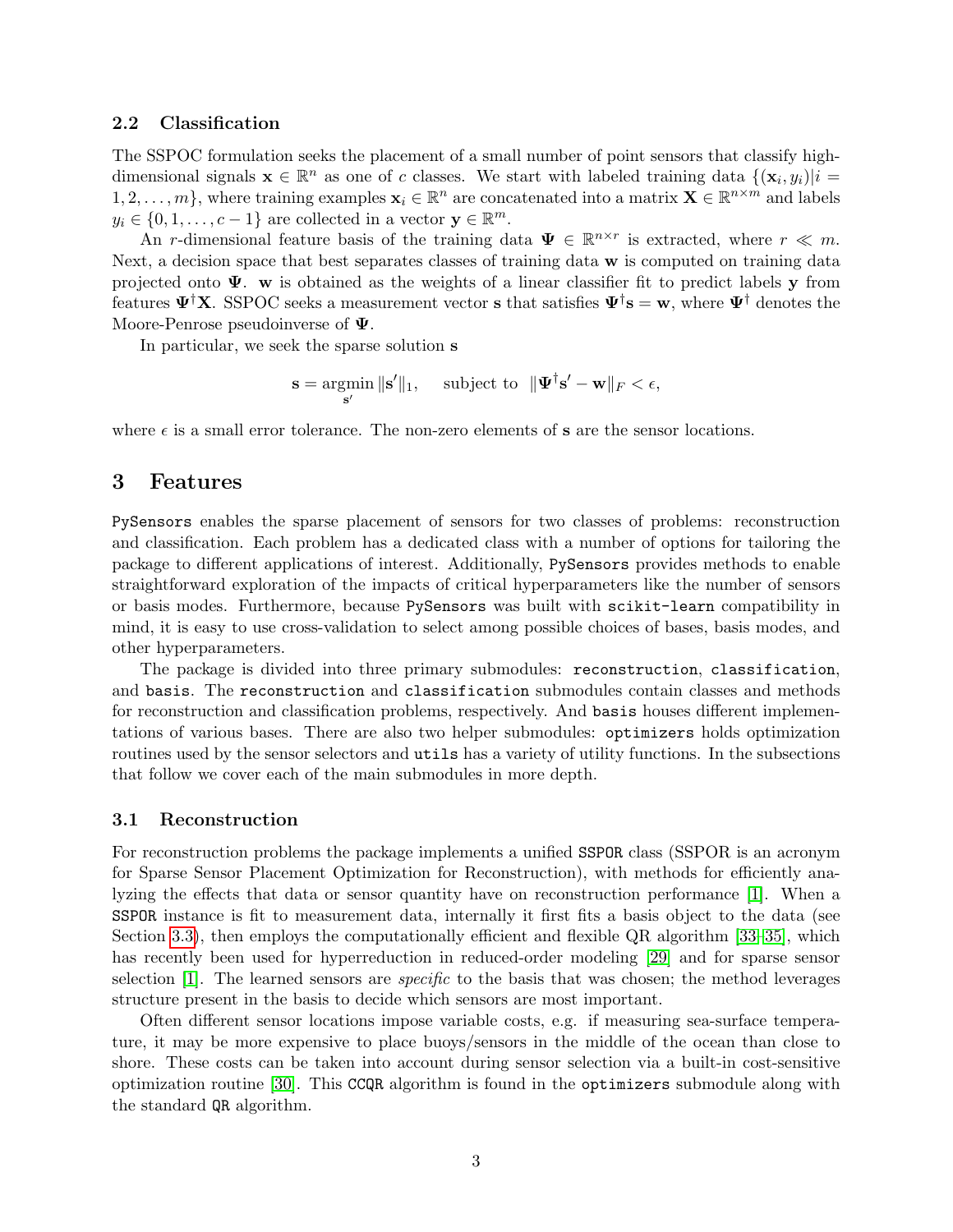# 3.2 Classification

For classification tasks, the package implements the Sparse Sensor Placement Optimization for Classification (SSPOC) algorithm [\[2\]](#page-10-1), allowing one to optimize sensor placement for classification accuracy. The algorithm is related to the compressed sensing optimization [\[36–](#page-11-9)[38\]](#page-11-10), but identifies the sparsest set of sensors that reconstructs a discriminating plane in a feature subspace. To instantiate a SSPOC object, one specifies a basis and a linear classifier. The implementation is fully general in the sense that it can be used in conjunction with any linear classifier and any basis from the basis submodule, however a linear discriminant analysis (LDA) classifier and Identity basis are used by default. When the fit method is called, a SSPOC instance (a) fits a basis object to the data, (b) fits the classifier to a set of examples dependent on the newly learned basis, (c) solves an optimization problem involving the weights of the classifier and the basis, (d) the sensors are selected based on the output of (c), and (e) the classifier is optionally refit using data sampled at the chosen sensor locations. The learned sensors depend on the combination of basis and classifier and on additional hyperparameters.

SSPOC employs different optimization methods depending on whether a binary or multi-class classification problem is being solved. The Scikit-learn orthogonal matching pursuit implementation is used to solve binary problems and the multi-task Lasso implementation is used for multi-class problems. Note that the  $Cvx<sup>1</sup>$  $Cvx<sup>1</sup>$  $Cvx<sup>1</sup>$  package was used in the original SSPOC formulation [\[2\]](#page-10-1).

# <span id="page-3-0"></span>3.3 Basis

It is well known [\[1\]](#page-10-0) that the basis in which one represents measurement data can have a pronounced effect on the sensors that are selected and the quality of the reconstruction. Users can readily switch between different bases typically employed for sparse sensor selection:

- Identity: Use the raw measurement data directly, without modification. This class also empowers the user to work with other bases than those provided by PySensors—one can map the data to a different basis before feeding it to a PySensors class instantiated with an Identity basis.
- SVD: Use the left singular vectors from a truncated singular value decomposition. Only the specified number of modes are computed to minimize the computational footprint. A randomized SVD can also be computed to cut costs even further.
- RandomProjection: Multiply measurements with random Gaussian vectors to project them to a new space. This basis is related to compressed sensing approaches [\[36–](#page-11-9)[38\]](#page-11-10).

Each of these classes is housed in the basis submodule.

# 3.4 Other features

Included with PySensors is a large suite of examples, implemented as Jupyter notebooks. Some of the examples are written in a tutorial format and introduce new users to the objects, methods, and syntax of the package. Other examples demonstrate intermediate-level concepts such as how to visualize model parameters and performance, how to combine scikit-learn and PySensors objects, selecting appropriate parameter values via cross-validation, and other best-practices. Further notebooks use PySensors to solve challenging real-world problems. The notebooks reproduce many of the examples from the papers upon which the package is based [\[1,](#page-10-0) [2,](#page-10-1) [30\]](#page-11-3). To help users

<span id="page-3-1"></span><sup>1</sup> <http://cvxr.com/cvx/>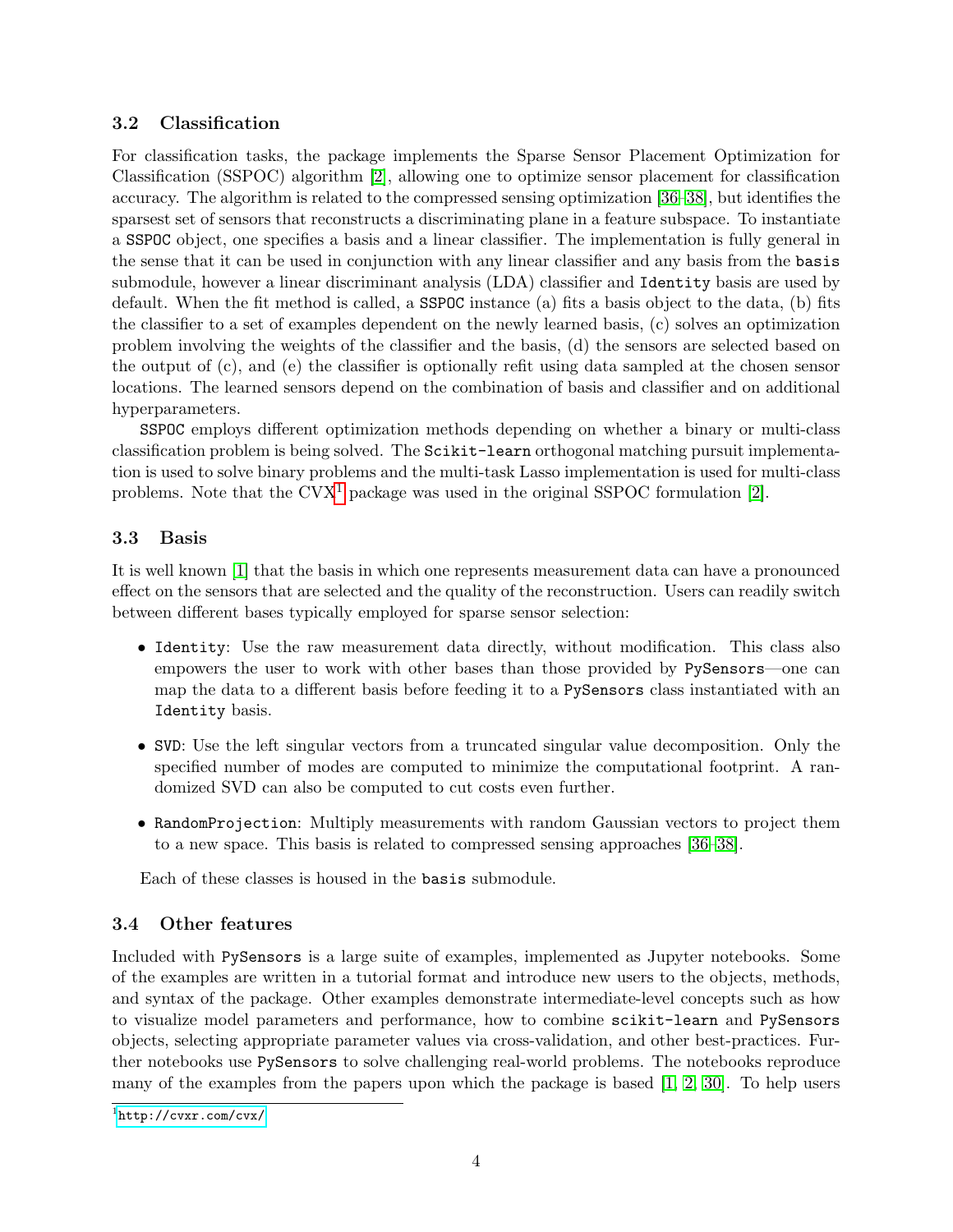begin applying PySensors to their own datasets even faster, interactive versions of every notebook are available on Binder. Together with comprehensive documentation, the examples will compress the learning curve of learning a new software package.

# 4 Examples

In this section we demonstrate the use of PySensors classes and methods with a set of examples. We show both reconstruction and classification problems. Additional examples are available on the PySensors documentation site<sup>[2](#page-4-0)</sup>.

## 4.1 Reconstruction examples

Consider the problem of interpolating a real-valued function f on  $[0, 1]$ . Suppose we wish to use polynomials to perform this interpolation. The sparse sensor placement problem is then equivalent to the problem of selecting points in  $[0, 1]$  at which to sample f. Before we can choose these optimal interpolation points, we must choose a polynomial basis to use. Ideally we should work with a numerically stable basis such as Chebyshev polynomials, but suppose we choose something simple such as monomials:

$$
\Psi_r = \begin{bmatrix} - & 1 & - \\ - & x & - \\ - & x^2 & - \\ \vdots & \vdots & \ddots \end{bmatrix}
$$

```
import numpy as np
x = np. linspace (0, 1, 1001)r = 11psi_r = np.vander(x, r, increasing=True). T
```
In keeping with Scikit-learn conventions, each row corresponds to an example and each column to a feature or sensor location. This choice departs from the mathematical literature wherein examples are typically represented as column vectors. We can then use the SSPOR class to find close-to-optimal sensor locations tailored to this basis. The fit method is used to learn the locations.

```
from pysensors . reconstruction import SSPOR
```

```
selector = SSPOR()selector.fit(phi_r)
```
The SSPOR object now contains a list of sensor locations ranked in descending order of importance stored in its ranked sensors attribute. Note that because the model was fit on 11 examples, only the first 11 sensor locations are meaningful. The remaining indices are given in random order. We can specify the number of sensors we would like to see via the set n sensors function:

```
selector.set_n\_sensors (10)print(x|selector.s elected_sensors|)
```
<span id="page-4-0"></span> $^{2}$ <https://python-sensors.readthedocs.io/>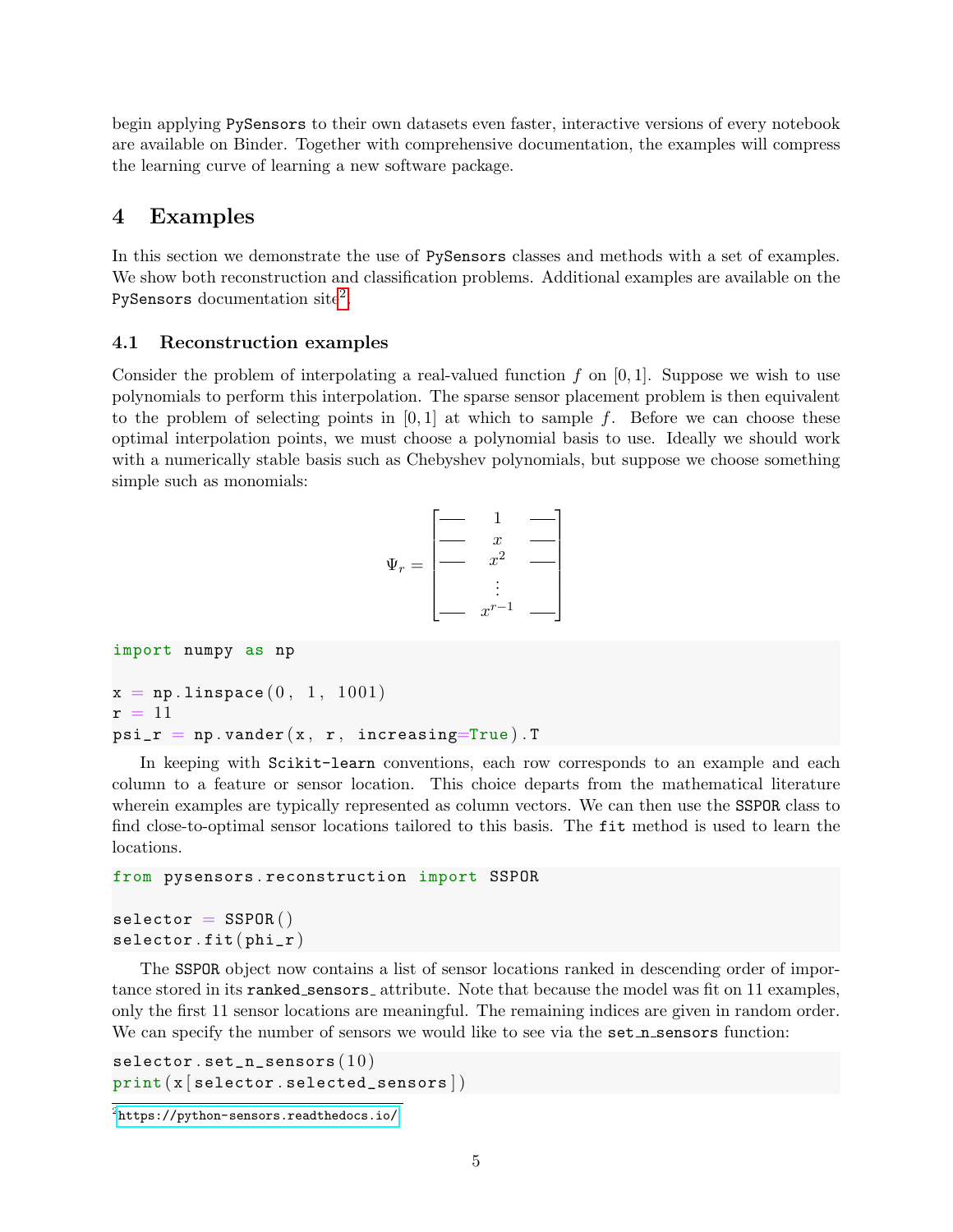which prints the following locations

[1. 0.641 0. 0.884 0.289 0.47 0.099 0.958 0.763 0.036]

These approximate the Fekete (or Gauss–Lobatto) points, which are known to be optimal for interpolation via monomials [\[39\]](#page-11-11). Alternatively we could have initialized the object with this preference SSPOR(n\_sensors=10).

The fitted SSPOR object can also be used to reconstruct the signal (perform interpolation) from sparse measurements. The predict function is used to accomplish this. We will apply the method to a function not in the range of the monomial basis (see Figure S6 of [\[1\]](#page-10-0)):

$$
f(x) = \left| x^2 - \frac{1}{2} \right|.
$$

 $f = np \cdot abs(x * * 2 - 0.5)$ f\_interp = selector.predict( $f[selector.setlected_sensors]$ )

For comparison, in Figure [1](#page-6-0) we plot the interpolants generated by both our method and equispaced points.

```
from numpy . linalg import lstsq
equi = np. arange (0, 1001, 100)equi_interp = np.dot(phi_r, 1stsq(phi_r[equi, :], f[equi] ) [0])
```
A common question to ask at this point is "How does the reconstruction error depend on the number of sensors I use?" We can use the reconstruction error method to get an answer. We simply specify an array of values of n\_sensors to try and the test data on which to measure the error and the function will compute a metric of interest for each number of sensors. The default metric or scoring function is the root-mean-square error.

```
sensor_range = np. arange (2, r + 1)recon\_error = selector.reconstruction\_error(f, sensor\_range)
```
A plot of the reconstruction error is given in Figure [2.](#page-7-0)

## 4.2 Classification examples

Next we turn to the problem of identifying a sparse set of sensor positions optimized for classification tasks. For the sake of simplicity, we will work with the digits dataset of Scikit-learn, which consists of eight-by-eight images of handwritten digits. See Figure [3a](#page-7-1) for example images. Our overall objective is to train a classifier to predict which digit is drawn in each image. We will add the restriction that the classifier is limited in the pixels it is allowed to see. The class designed to select the most salient sensor locations is named after the algorithm it employs: Sparse Sensor Placement Optimization for Classification, or SSPOC for short. SSPOC instances can be used in much the same way as standard Scikit-learn estimators. They are fit to the data with a fit method:

```
from pysensors . classification import SSPOC
```

```
classifier = SSPOC(n_sensors=10)classifier.fit (X_train, y_train)
```
and output predictions via predict: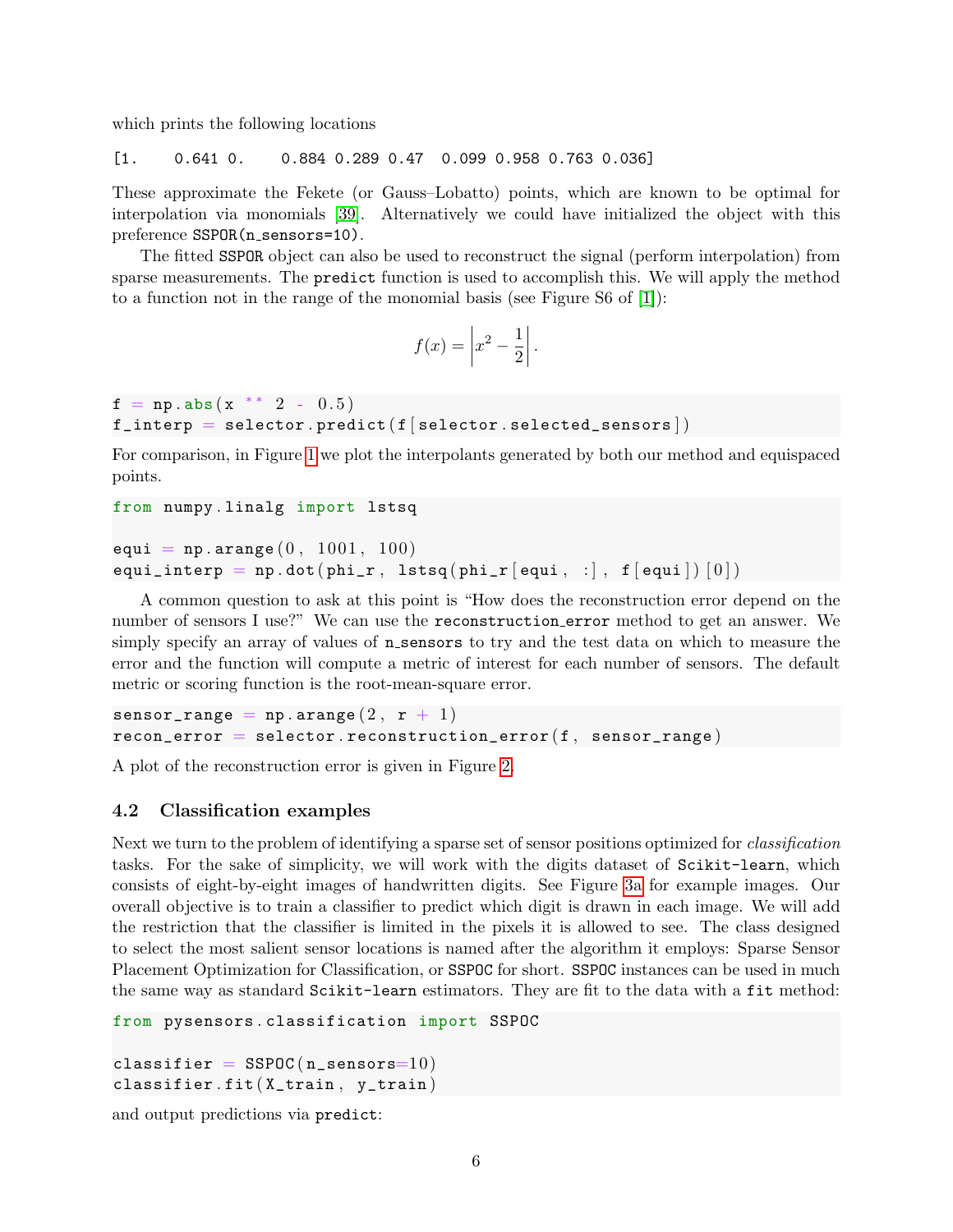<span id="page-6-0"></span>

Figure 1: Reconstruction: comparison of polynomial interpolants (solid) of  $f(x) = \left| x^2 - \frac{1}{2} \right|$  $rac{1}{2}$ (dashed) obtained with interpolation points chosen by a SSPOR object (top) and equispaced points (bottom).

## $y$  pred = classifier. predict ( $X$  test  $[:,$  classifier. selected sensors  $])$

Note that once the estimator has been fit it expects subsequent samples to consist only of measurements taken at the sensors it has chosen. This is because it refits its internal classifier—in this case linear discriminant analysis (LDA)—on the subsampled data upon deciding on a set of sensor locations. Figure [3b](#page-7-1) visualizes the 10 pixels that were picked. Which pixels optimize classification accuracy depends on the classifier that is used. The PySensors SSPOC implementation is compatible with any linear classifier.

The number of sensors can be modified after fitting, but the training data are needed to refit the classifier for the new set of sensors:

## classifier.update\_sensors  $(n\_sensors=5, xy=(X_train, y_train))$

There are many other parameters affecting the performance of the SSPOC class that we omit from this discussion. Please see the documentation and examples for a more comprehensive exploration of such options.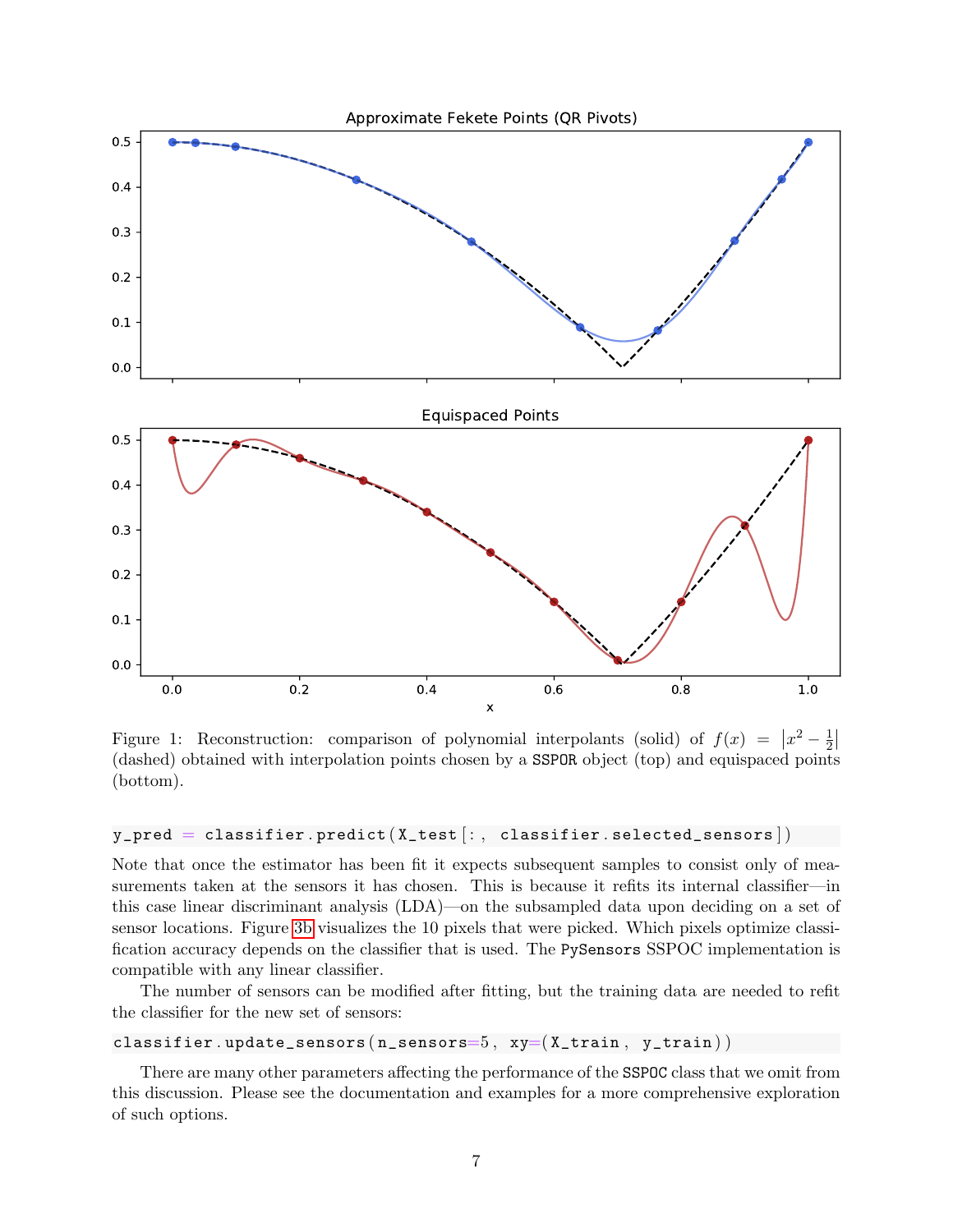<span id="page-7-0"></span>

Figure 2: Reconstruction: root-mean-square error in the PySensors reconstruction of  $f(x)$  =  $|x^2 - \frac{1}{2}|$  $\frac{1}{2}$  as a function of the number of sensors.

<span id="page-7-1"></span>



(a) Classification: examples of images from the digits dataset.

(b) Pixels selected by SSPOC using LDA.



## 4.3 Basis examples

Both the SSPOR and SSPOC constructors accept a basis parameter, which specifies the basis in which to represent the data:

```
# SVD basis for a SSPOR model
\texttt{svd} \ = \ \texttt{pysensors} \ . \ \texttt{basis} \ . \ \texttt{SVD} \big( \texttt{n\_basis\_modes=10} \big)selector = SSPOR(basis = svd)# Random projection basis for a SSPOC model
```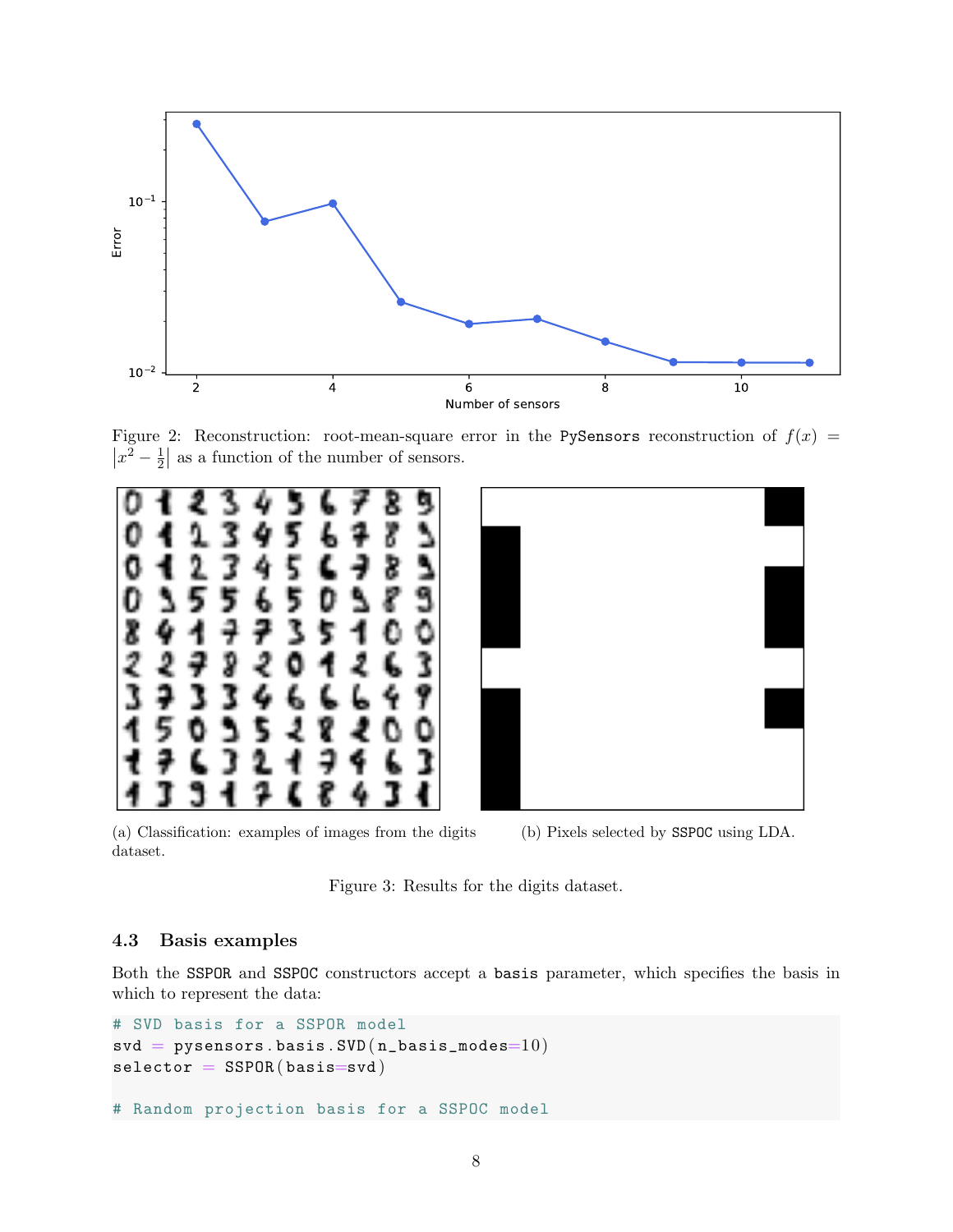```
\texttt{rp} = \texttt{pysensors}. basis. RandomProjection (\texttt{n\_basis\_modes}=30)classifier = SSPOC(basis=rp)
```
It is often useful to track how the performance of the model changes as the number of basis modes is varied. One option would be to refit the model for each number of basis modes. However, for bases such as SVD, which are computed based on input data, this approach is wasteful. Each time the fit method is called, the SVD modes will be recomputed. For this reason PySensors has convenience functions for efficiently updating the number of basis modes. They allow us to avoid refitting the basis, but not re-computing the sensor locations. The methods are slightly different for SSPOR and SSPOC objects in that the training data are required for SSPOC but not for SSPOR:

```
# SSPOR object
selector.fit(phi_r)selector.update\_n\_basis\_modes ( 5 )# SSPOC object
classifier.fit (X_train, y_train)
classifier.update_n_basis_modes (20, xy=(X_train, y_train)
```
It is important to start with a large number of basis modes, then update to smaller numbers of basis modes.

# 5 Practical tips

## 5.1 Reconstruction

It is important to select the appropriate basis for a given problem, such as choosing polynomials for function approximation in the example above. For a general large, data-driven problem such as sea surface temperatures or photographs of faces, the identity basis (performing QR on the raw snapshots) will produce the lowest reconstruction error at a given number of sensors. This is because no information is lost to construct a low-rank approximation of the data, but by that same virtue, the identity basis can lead to impractically long run times for a large data set. Hence the built-in options to use SVD or randomized projections, both of which provide optimal or nearoptimal low-rank approximations. Other basis options that could be manually employed include the dynamic mode decomposition basis, Fourier modes, and basis modes arising from the solution of a system's equations of motion, if known.

In general, the reconstruction error will decrease as the number of sensors and basis modes increases, but the number of sensors relative to the number of modes is also important and depends on the basis. With an SVD basis, as the number of modes is increased, any additive noise in the measurements begins to dominate the reconstruction error, leading to the unintuitive result that reconstruction error increases with the number of modes, also see [\[40\]](#page-11-12). This can be mitigated by oversampling, i.e. using more sensors than modes. Note that when oversampling, PySensors randomly selects the sensors beyond the number of modes  $r$ , which has been shown to be fast and effective [\[40,](#page-11-12) [41\]](#page-12-0).

Conversely, with random projections, the quality of the reduced-order approximation depends on the presumed rank of the system [\[42,](#page-12-1) [43\]](#page-12-2). In order for the randomized approximation to have a high probability of accurately representing the system, the number of modes should be at least five or ten more than the system's presumed rank. When sparsely sampling, the rank of the system can be at most equal to the number of sensors p, and so we recommend choosing at least  $p + 10$ basis modes.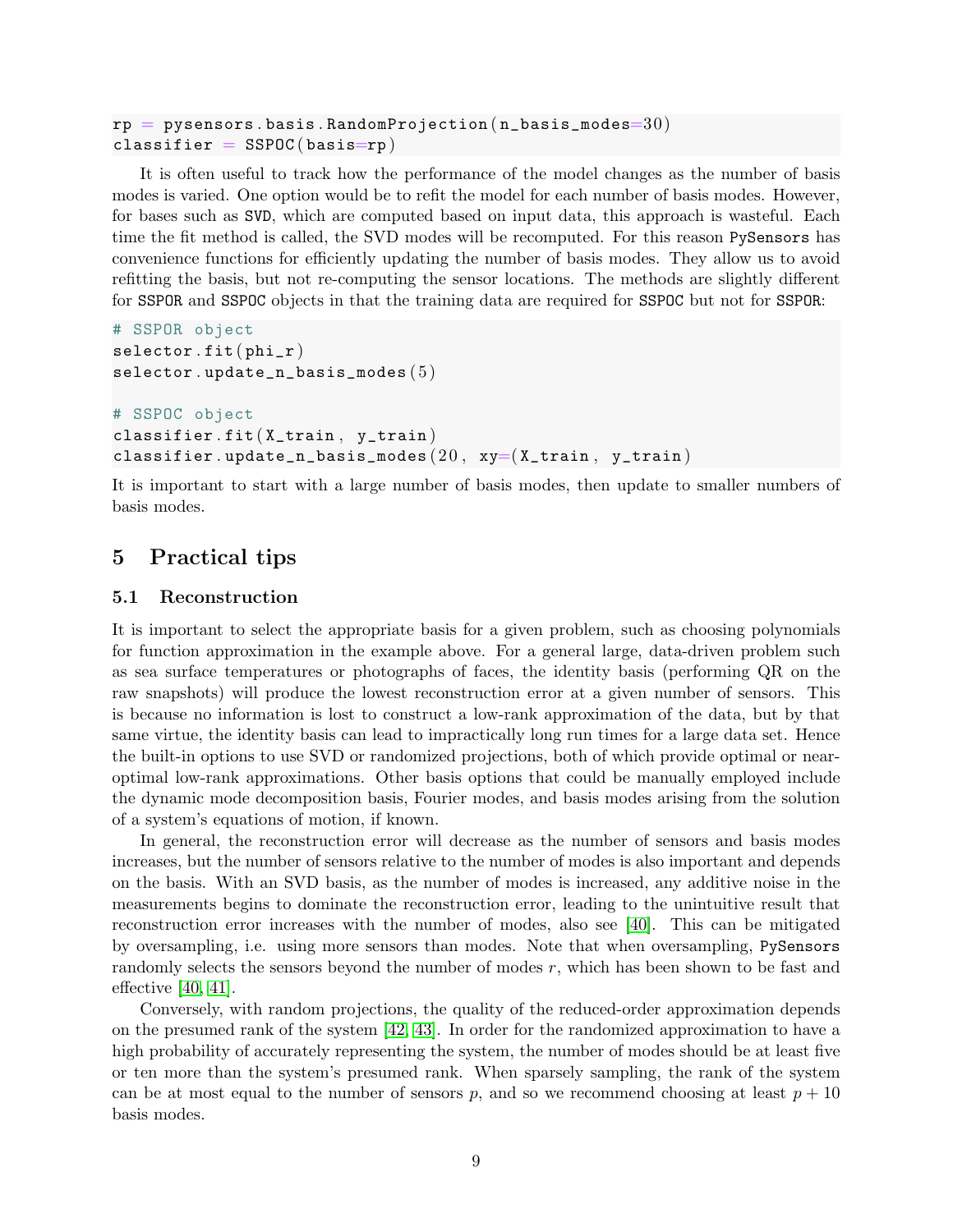If using a cost function, determine the trade-off between cost savings and reconstruction accuracy by multiplying the cost function by a constant factor. If this factor is set to zero, unmodified QR is performed and the sensor locations with the lowest reconstruction error will be returned. If the weighting is large (what constitutes "large" depends on the system, basis, and cost function), low-cost sensors will be selected, regardless of their effectiveness for reconstruction.

## 5.2 Classification

Just as for reconstruction, the choice of an appropriate low-dimensional basis for the data of interest is crucial. Generally, the SVD or a random projection produce low-rank approximations that are nearly optimal for most datasets. The choice of  $r$ , the rank of the projection, determines the number of sensors chosen. For binary classification, the number of sensors chosen is approximate r; for  $c > 2$ , the number of sensors is at most  $r(c-1)$ .

For certain datasets, some reweighing of the bases improves the performance of the sparse classification. When the most discriminating directions in the data are not well captured by the most energetic modes, it is helpful to construct a biased basis by reweighing the basis vectors by largest magnitude elements in  $\bf{w}$  [\[7\]](#page-10-6). In other words, instead of using the largest singular values  $\Sigma_r$ to choose the  $\Psi_r$  basis, we may start with a larger r, compute w, and then use the largest elements of  $\Sigma_r|\mathbf{w}|$  to learn a modified SVD basis better tailored to the training data.

Since the learning of sparse sensor locations and the execution of classification on those sparse sensors are separate, decoupled tasks, we typically re-train a separate classifier on the sparse sensor locations. While the theoretical derivation of SSPOC relies on linear projections and discriminates, this ultimate step can take many forms, including any nonlinear classifier.

# 6 Acknowledgments

The authors acknowledge support from the Air Force Office of Scientific Research (AFOSR FA9550- 19-1-0386) and The Boeing Corporation.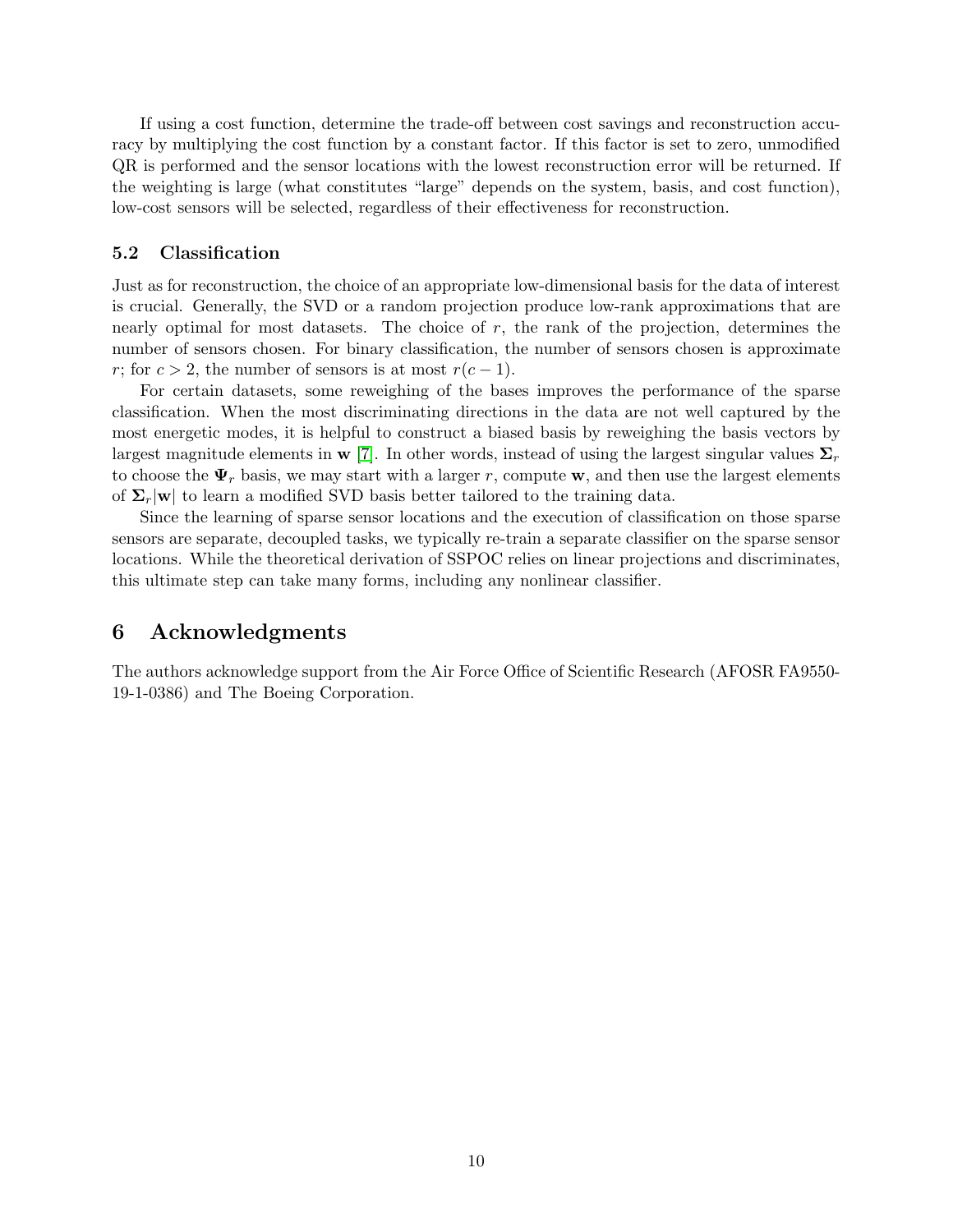# References

- <span id="page-10-0"></span>[1] K. Manohar, B. W. Brunton, J. N. Kutz, and S. L. Brunton, "Data-driven sparse sensor placement for reconstruction: Demonstrating the benefits of exploiting known patterns," IEEE Control Systems Magazine, vol. 38, no. 3, pp. 63–86, 2018.
- <span id="page-10-1"></span>[2] B. W. Brunton, S. L. Brunton, J. L. Proctor, and J. N. Kutz, "Sparse sensor placement optimization for classification," SIAM Journal on Applied Mathematics, vol. 76, no. 5, pp. 2099–2122, 2016.
- <span id="page-10-2"></span>[3] S. L. Brunton and J. N. Kutz, Data-Driven Science and Engineering: Machine Learning, Dynamical Systems, and Control. Cambridge University Press, 2019.
- <span id="page-10-3"></span>[4] K. Manohar, T. Hogan, J. Buttrick, A. G. Banerjee, J. N. Kutz, and S. L. Brunton, "Predicting shim gaps in aircraft assembly with machine learning and sparse sensing," Journal of Manufacturing Systems, vol. 48, pp. 87–95, 2018.
- <span id="page-10-4"></span>[5] B. Yildirim, C. Chryssostomidis, and G. E. Karniadakis, "Efficient sensor placement for ocean measurements using low-dimensional concepts," Ocean Modelling, vol. 27, pp. 160–173, 2009.
- <span id="page-10-5"></span>[6] B. Colvert, K. Chen, and E. Kanso, "Local flow characterization using bioinspired sensory information," Journal of Fluid Mechanics, vol. 818, pp. 366–381, 2017.
- <span id="page-10-6"></span>[7] T. L. Mohren, T. L. Daniel, S. L. Brunton, and B. W. Brunton, "Neural-inspired sensors enable sparse, efficient classification of spatiotemporal data," Proceedings of the National Academy of Sciences, vol. 115, no. 42, pp. 10 564–10 569, 2018.
- <span id="page-10-7"></span>[8] C.-W. Ko, J. Lee, and M. Queyranne, "An exact algorithm for maximum entropy sampling," Operations Research, vol. 43, no. 4, pp. 684–691, 1995.
- <span id="page-10-8"></span>[9] S. Boyd and L. Vandenberghe, Convex optimization. Cambridge university press, 2004.
- <span id="page-10-9"></span>[10] S. Joshi and S. Boyd, "Sensor selection via convex optimization," IEEE Transactions on Signal Processing, vol. 57, no. 2, pp. 451–462, 2009.
- <span id="page-10-10"></span>[11] T. H. Summers, F. L. Cortesi, and J. Lygeros, "On submodularity and controllability in complex dynamical networks," IEEE Transactions on Control of Network Systems, vol. 3, no. 1, pp. 91–101, 2015.
- <span id="page-10-11"></span>[12] W. F. Caselton and J. V. Zidek, "Optimal monitoring network designs," Statistics & amp; Probability Letters, vol. 2, no. 4, pp. 223–227, 1984.
- [13] A. Krause, A. Singh, and C. Guestrin, "Near-optimal sensor placements in gaussian processes: Theory, efficient algorithms and empirical studies," Journal of Machine Learning Research, vol. 9, no. Feb, pp. 235–284, 2008.
- [14] D. V. Lindley, "On a measure of the information provided by an experiment," The Annals of Mathematical Statistics, pp. 986–1005, 1956.
- [15] P. Sebastiani and H. P. Wynn, "Maximum entropy sampling and optimal bayesian experimental design," Journal of the Royal Statistical Society: Series B (Statistical Methodology), vol. 62, no. 1, pp. 145–157, 2000.
- <span id="page-10-12"></span>[16] L. Paninski, "Asymptotic theory of information-theoretic experimental design," Neural Computation, vol. 17, no. 7, pp. 1480–1507, 2005.
- <span id="page-10-13"></span>[17] N. K. Dhingra, M. R. Jovanovic, and Z.-Q. Luo, "An ADMM algorithm for optimal sensor and actuator selection," 53rd IEEE Conference on Decision and Control, pp. 4039–4044, 2014.
- [18] U. Munz, M. Pfister, and P. Wolfrum, "Sensor and actuator placement for linear systems based on  $h_2$ and  $h_{\infty}$  optimization," IEEE Transactions on Automatic Control, vol. 59, no. 11, pp. 2984–2989, 2014.
- [19] A. Zare, N. K. Dhingra, M. R. Jovanović, and T. T. Georgiou, "Proximal algorithms for large-scale statistical modeling and optimal sensor/actuator selection," arXiv preprint arXiv: 1807.01739, 2018.
- <span id="page-10-14"></span>[20] K. Manohar, J. N. Kutz, and S. L. Brunton, "Optimal sensor and actuator placement using balanced model reduction," To appear in IEEE Transactions on Automatic Control (arXiv preprint arXiv: 1812.01574), 2018.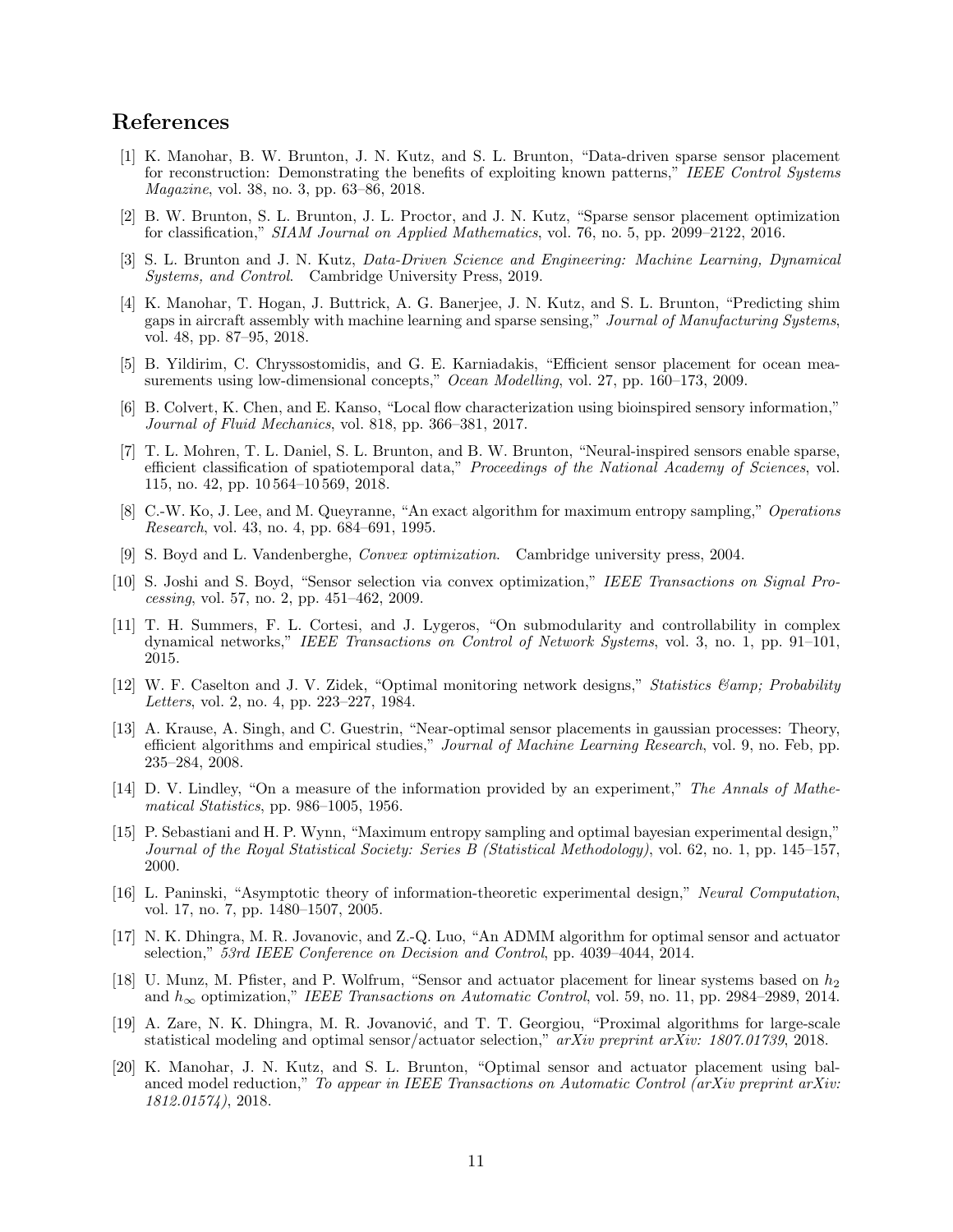- <span id="page-11-0"></span>[21] B. Ribeiro and D. Towsley, "Estimating and sampling graphs with multidimensional random walks," in Proceedings of the 10th ACM SIGCOMM Conference on Internet Measurement, ser. IMC '10. New York, NY, USA: ACM, 2010, pp. 390–403.
- [22] P. Di Lorenzo, S. Barbarossa, P. Banelli, and S. Sardellitti, "Adaptive least mean squares estimation of graph signals," IEEE Transactions on Signal and Information Processing over Networks, vol. 2, no. 4, pp. 555–568, 2016.
- [23] S. Chen, R. Varma, A. Singh, and J. Kovačević, "Signal recovery on graphs: Fundamental limits of sampling strategies," IEEE Transactions on Signal and Information Processing over Networks, vol. 2, no. 4, pp. 539–554, 2016.
- <span id="page-11-1"></span>[24] S. P. Chepuri and G. Leus, "Subsampling for graph power spectrum estimation," in Sensor Array and Multichannel Signal Processing Workshop (SAM), 2016 IEEE. IEEE, 2016, pp. 1–5.
- <span id="page-11-2"></span>[25] M. Barrault, Y. Maday, N. C. Nguyen, and A. T. Patera, "An 'empirical interpolation'method: application to efficient reduced-basis discretization of partial differential equations," Comptes Rendus Mathematique, vol. 339, no. 9, pp. 667–672, 2004.
- [26] K. Willcox, "Unsteady flow sensing and estimation via the gappy proper orthogonal decomposition," Computers & fluids, vol. 35, no. 2, pp. 208–226, 2006.
- [27] S. Chaturantabut and D. C. Sorensen, "Nonlinear model reduction via discrete empirical interpolation," SIAM Journal on Scientific Computing, vol. 32, no. 5, pp. 2737–2764, 2010.
- [28] ——, "A state space error estimate for POD-DEIM nonlinear model reduction," SIAM Journal on numerical analysis, vol. 50, no. 1, pp. 46–63, 2012.
- <span id="page-11-8"></span>[29] Z. Drmac and S. Gugercin, "A new selection operator for the discrete empirical interpolation method improved a priori error bound and extensions," SIAM Journal on Scientific Computing, vol. 38, no. 2, pp. A631–A648, 2016.
- <span id="page-11-3"></span>[30] E. Clark, T. Askham, S. L. Brunton, and J. N. Kutz, "Greedy sensor placement with cost constraints," IEEE Sensors Journal, vol. 19, no. 7, pp. 2642–2656, 2018.
- <span id="page-11-4"></span>[31] K. A. Klise, B. Nicholson, and C. D. Laird, "Sensor placement optimization using chama," Number SAND2017-11472. Albuquerque, NM: Sandia National Laboratories, 2017.
- <span id="page-11-5"></span>[32] S. D. Narayanan, Z. B. Patel, A. Agnihotri, and N. Batra, "A toolkit for spatial interpolation and sensor placement," in Proceedings of the 18th Conference on Embedded Networked Sensor Systems, 2020, pp. 653–654.
- <span id="page-11-6"></span>[33] J. A. Duersch and M. Gu, "True BLAS-3 performance QRCP using random sampling," arXiv preprint arXiv:1509.06820, 2015.
- [34] P.-G. Martinsson, "Blocked rank-revealing QR factorizations: How randomized sampling can be used to avoid single-vector pivoting," arXiv preprint arXiv:1505.08115, 2015.
- <span id="page-11-7"></span>[35] P.-G. Martinsson, G. Quintana Ortí, N. Heavner, and R. van de Geijn, "Householder QR factorization" with randomization for column pivoting (HQRRP)," SIAM Journal on Scientific Computing, vol. 39, no. 2, pp. C96–C115, 2017.
- <span id="page-11-9"></span>[36] E. J. Candès, J. Romberg, and T. Tao, "Stable signal recovery from incomplete and inaccurate measurements," Communications in Pure and Applied Mathematics, vol. 8, no. 1207–1223, 59.
- [37] D. L. Donoho, "Compressed sensing," IEEE Transactions on Information Theory, vol. 52, no. 4, pp. 1289–1306, 2006.
- <span id="page-11-10"></span>[38] R. G. Baraniuk, "Compressive sensing," IEEE Signal Processing Magazine, vol. 24, no. 4, pp. 118–120, 2007.
- <span id="page-11-11"></span>[39] L. Fejér, "Bestimmung derjenigen abszissen eines intervalles, für welche die quadratsumme der grundfunktionen der lagrangeschen interpolation im intervalle ein möglichst kleines maximum besitzt," Annali della Scuola Normale Superiore di Pisa-Classe di Scienze, vol. 1, no. 3, pp. 263–276, 1932.
- <span id="page-11-12"></span>[40] B. Peherstorfer, Z. Drmač, and S. Gugercin, "Stability of discrete empirical interpolation and gappy proper orthogonal decomposition with randomized and deterministic sampling points," SIAM Journal